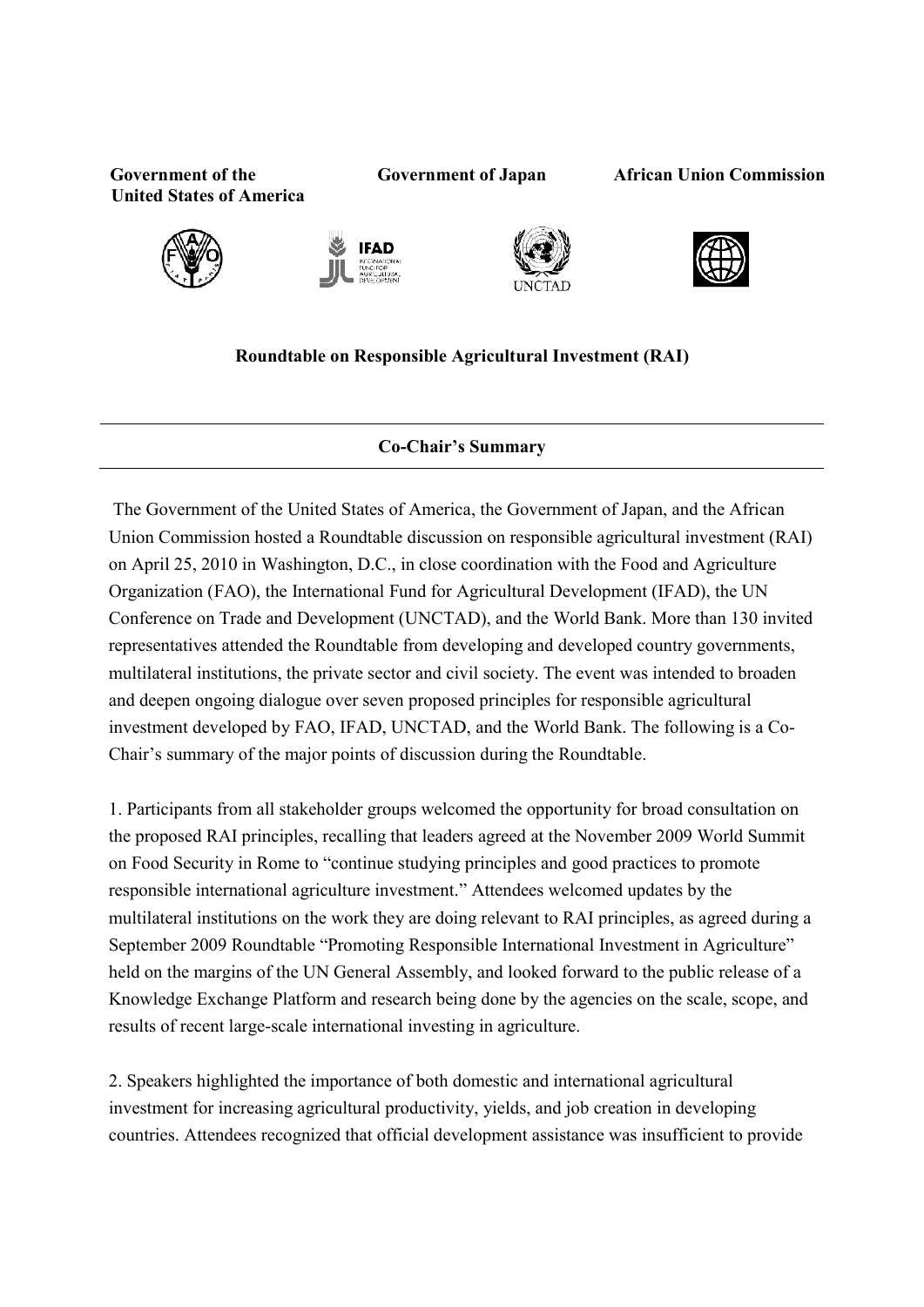the full scale of agricultural investment required by developing countries, and that investment is a necessary contributor to the realization of nationally-defined food security goals.

3. Government representatives from both developing and developed countries described their own experiences with large-scale international agricultural investments, and shared insights into national planning and decision-making on this issue. In addition, speakers highlighted the need to support women in agriculture, practical means to achieve food security with the assistance of foreign direct investment and tools available from (and being developed by) various multilateral and other institutions.

4. Several private sector representatives discussed their experiences with large-scale international agricultural investments including issues related to corporate social responsibility and fostering open and transparent investment climates at national and local levels in host countries, in addition to the relevance of agro-investment principles. Other representatives from civil society and non-governmental groups encouraged additional transparency surrounding large-scale agroinvestments, argued for stronger stewardship of land, water and other productive resources. They urged stronger oversight by national authorities into project formulation and execution including to protect small-holder farmers and vulnerable communities. Practical considerations raised included the need for open investment policies supported by strong rule of law, enhanced transparency, and respect for citizens' rights.

5. In conclusion, participants agreed on the importance of an open and inclusive dialogue to continue encouraging responsible agricultural investment by various parties. Attendees discussed the utility of a commonly-accepted set of voluntary RAI principles, while acknowledging the complex challenges associated with their implementation. Participants noted the importance of consultation with governments and all relevant stakeholders as the World Bank, UNCTAD, FAO, and IFAD continue their work on this issue. Progress will be reviewed in the context of further consultations to be carried out in various multilateral fora, including the Committee on World Food Security, APEC, the World Economic Forum, and elsewhere. Looking ahead to next steps, participants identified the need to collect and absorb more information in order to assess how large-scale investments, especially state-sponsored or supported investments, can affect economic growth and job creation, can have an impact on livelihoods of local communities, farmers, and more broadly agricultural output and food security. Roundtable participants believed it would be useful for international organizations to continue assisting developing countries to analyze better potential agricultural investment proposals, and develop appropriate means to address investment in agriculture while applying open investment principles.